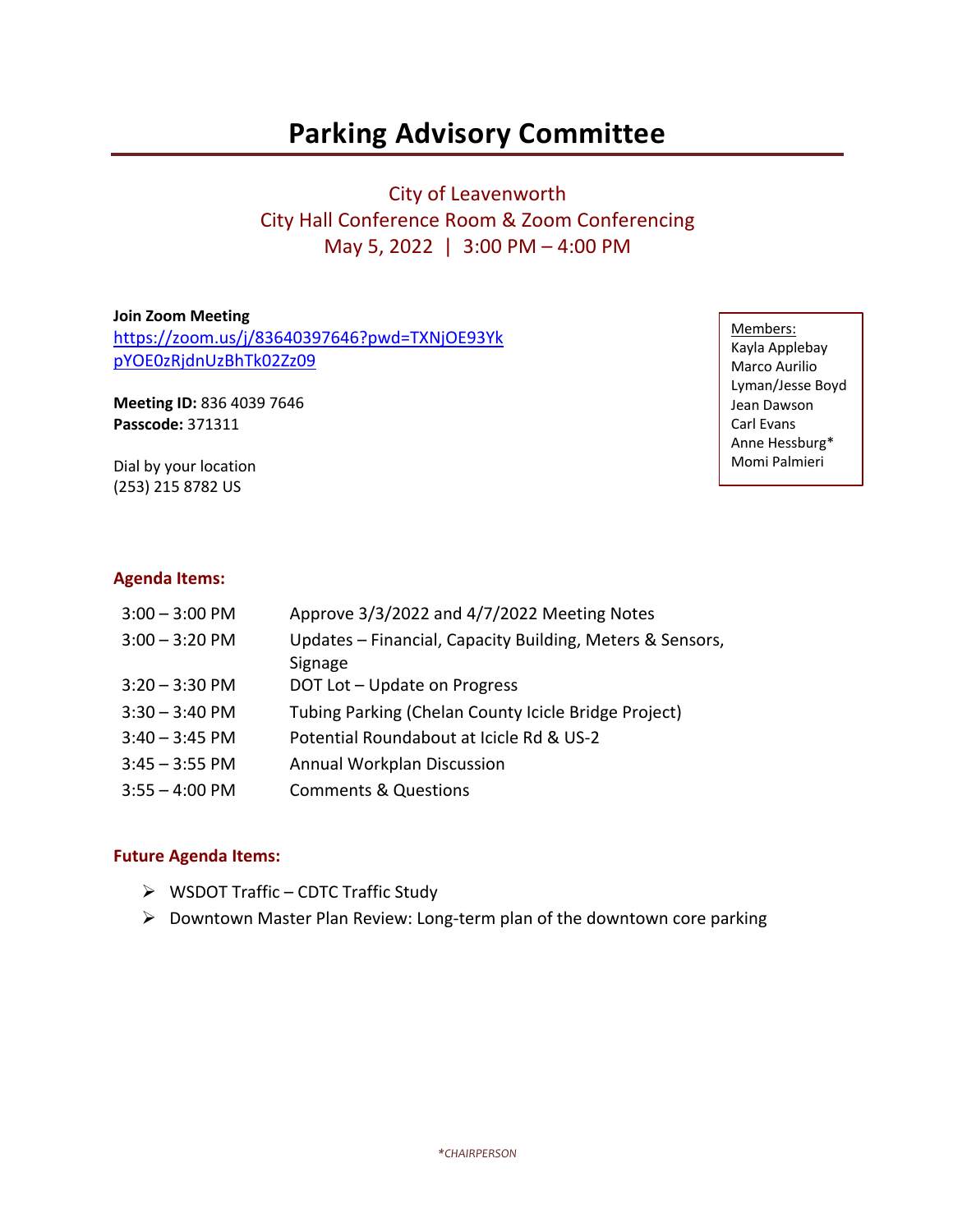# **Parking Advisory Committee Notes**

Zoom Conferencing March 3, 2022 | 3:00 PM – 4:00 PM

**Attendance:** Kayla Applebay, Marco Aurilio, Jesse Boyd, Lyman Boyd, Jean Dawson, Carl Evans, Anne Hessburg, Momi Palmeri, Christie Voos, Sue Cragun, Shannon Lemons, Tom Lin.

#### **1. Approval of February 3, 2022 Meeting Notes:**

The February 3, 2022 meeting notes were approved by the Committee.

#### **2. Aerial and Subterranean Sensor Options**

- a. Christie has received two proposals; waiting on a third.
- b. Struggling to get a true picture of occupancy; 70-80% accuracy. Looking at testing different sensor types and styles – aerial and subterranean.
- c. To ensure accuracy, recommend a mix of both aerial and subterranean sensors.
- d. Working on testing with Clever Citi, Rise Tek Global, and Frog Parking; test to ensure compatibility with Leavenworth.
	- i. Rise Tek Global:
		- 1. 16 space test; pilot for 30 days; 98.56% accuracy.
		- 2. Weekly reporting hour by hour comparative results.
		- 3. Magnetrics and light to sense vehicle occupancy in a space.
	- ii. Clever Citi:
		- 1. Based out of Germany, also have directional signage that changes based on occupancy.
		- 2. Pole mounted aerial sensors; can sense a vehicle, size, and shape.
		- 3. Accurate in snow or not; provides in house system; all data into one dashboard.
		- 4. 8 space test under detection hooded to light poles, looking down, and sensing 8 spaces; 1 Bosch sensor as a secondary option.
		- 5. One sensor can sense 50 cars; good for surface lots, not street parking.
		- 6. Test is not free of charge; cost is \$25K.

#### **3. Parking Update – Data, Meter Status, Parking Signage RFP**

- a. Christie provided a brief update on parking revenues.
- b. Staff will need to draft an RFP that includes parking and wayfinding.
- c. May consider surveying businesses and tourists about paid parking. Consider adding a survey to the app.

#### **4. Parking Study – Annual Workplan for Committee**

Discussion of refreshing parking data, review of original goals, pinpoint new goals, and form a subcommittee to complete this task. Anne, Carl, Marco, and Momi will make up the subcommittee and report back at the next meeting.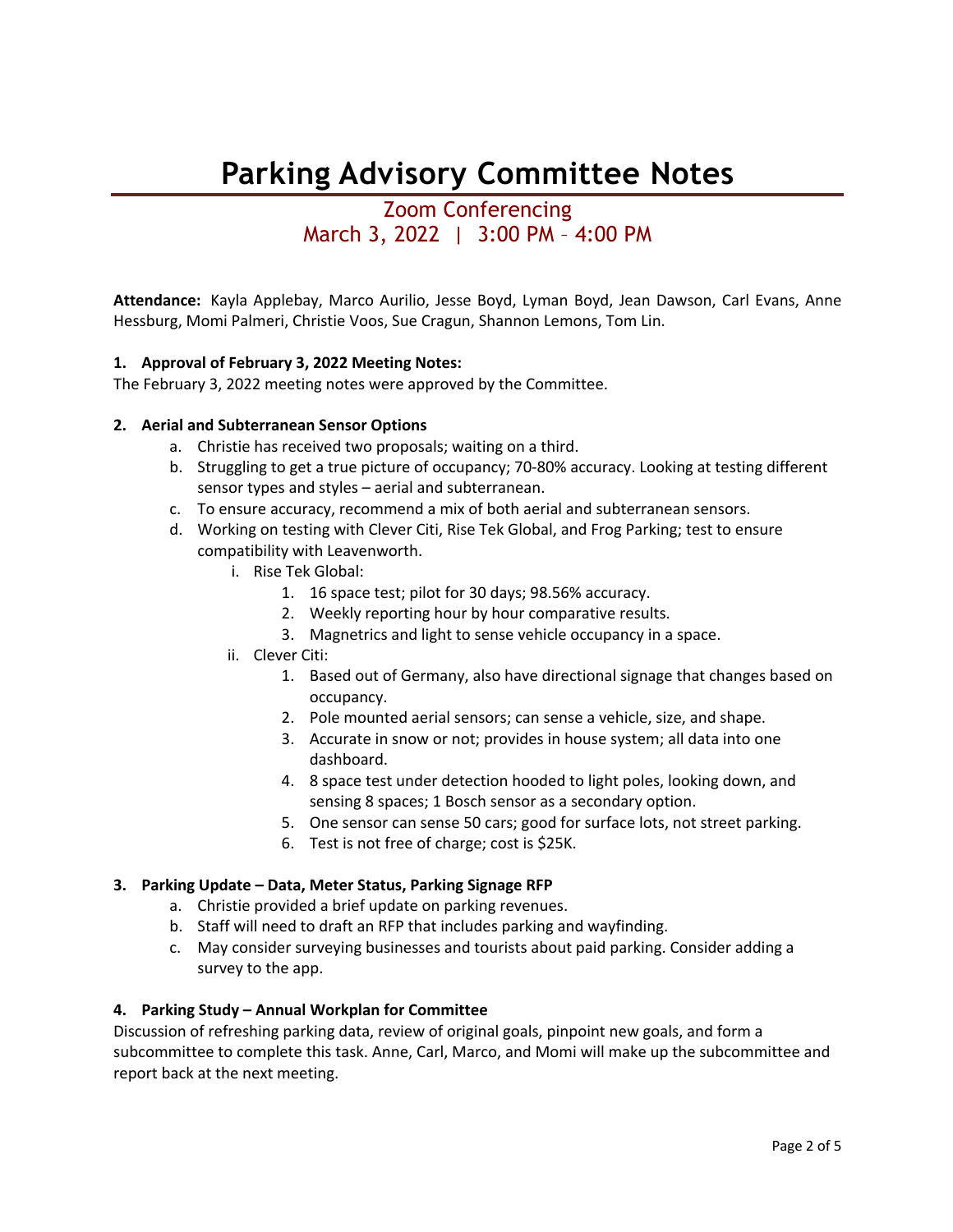#### **5. Comments & Questions**

- a. Public information on Residential Zone Parking and river and park parking issues.
- b. Parking lots on US 2 contribute to congestion; addressed in the recent Traffic Study; parking behind Safeway and Glacier lot can divert traffic; create a robust shuttle system.
- c. Pave Glacier Lot.
- d. Tom Lin is interested in creating additional parking spaces along the Link Transit Shuttle line. Can use as a test to find if there is a need for a parking structure.
- e. How to make public transportation "cool."

**Next meeting:** April 7, 2022 at 3:00 PM

**Meeting adjourned:** 4:00 PM

Respectfully submitted, Sue Cragun, Executive Assistant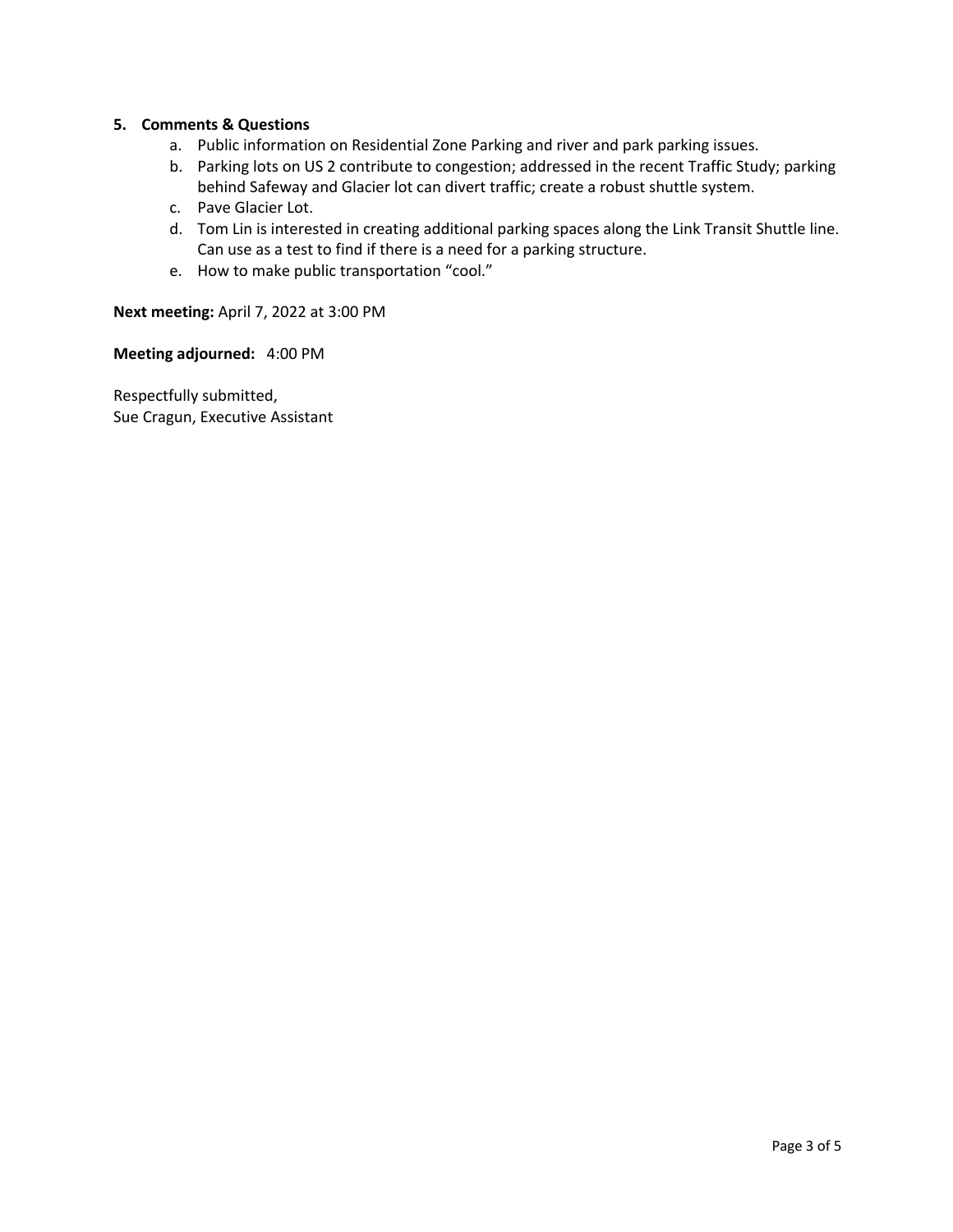# **Parking Advisory Committee Notes**

## City Hall Conference Room & Zoom Conferencing April 7, 2022 | 3:00 PM – 4:00 PM

**Attendance:** Kayla Applebay, Jesse Boyd, Jean Dawson, Christie Voos, Sue Cragun, Shannon Lemons.

#### **1. Approval of March 3, 2022 Meeting Notes:**

Due to the lack of a quorum, the March 3, 2022 meeting notes were not approved.

### **2. DOT, P1, P2 Parking Lot Improvement Plan – Gray & Osborne to present options and get feedback**

Lilith shared a parking lot layout for the DOT lot that was provided by Gray & Osborne Engineering, which includes six (6) semi-truck stalls, two (2) RV/bus stalls, six (6) ADA/Van stalls, eight (8) EV stalls, and 57 standard stalls, for a total of 79 stalls. This layout also includes restroom space, alley access, and snow storage. She displayed three different design renditions and addressed the pros and cons of each.

Discussion included:

- How many cars, trucks, RV's currently fit in the DOT lot.
- Would like to share the semi-truck spaces for use by RV's.
- May not need as many RV Spaces.
- Lot should be for day-use only; no overnight parking.
- Restroom layout and design details still to be determined.
- Bike rack system may be necessary; want to encourage alternative forms of transportation.
- Begin with fewer EV charging stations, but ensuring capacity to add more as needed.
- Do we charge for parking while charging EV?

Lilith shared a draft survey that will be sent out to the public to get a feel for what the lot will be used for and by whom. Members shared their thoughts in regard to simplifying the survey.

#### **3. Parking Update – Financial, Data, Meters & Sensors, Signage**

- Sensors soon to be tested; data will be shared with the group at the next meeting.
- March financials are trending similar to February.
- Christie shared a graph depicting parking behavior on a daily basis.

#### **4. Personnel Update – Current and Capacity Building for Future**

Christie introduced Shannon Lemons as the new Parking Manager for the City as of April 1, 2022. Shannon will be the staff representative for the Parking Advisory Committee.

Staff is looking into hiring our own parking enforcement officer to augment Pacific Security. Will start the conversation with the Council soon; there is a need for more enforcement.

#### **5. Comments & Questions**

Shannon shared some of the challenges that she has come across while out in the field.

- Driving on the closed street outside of open hours.
- User error using parking meters.
- Using loading zones for other than actively loading/unloading.